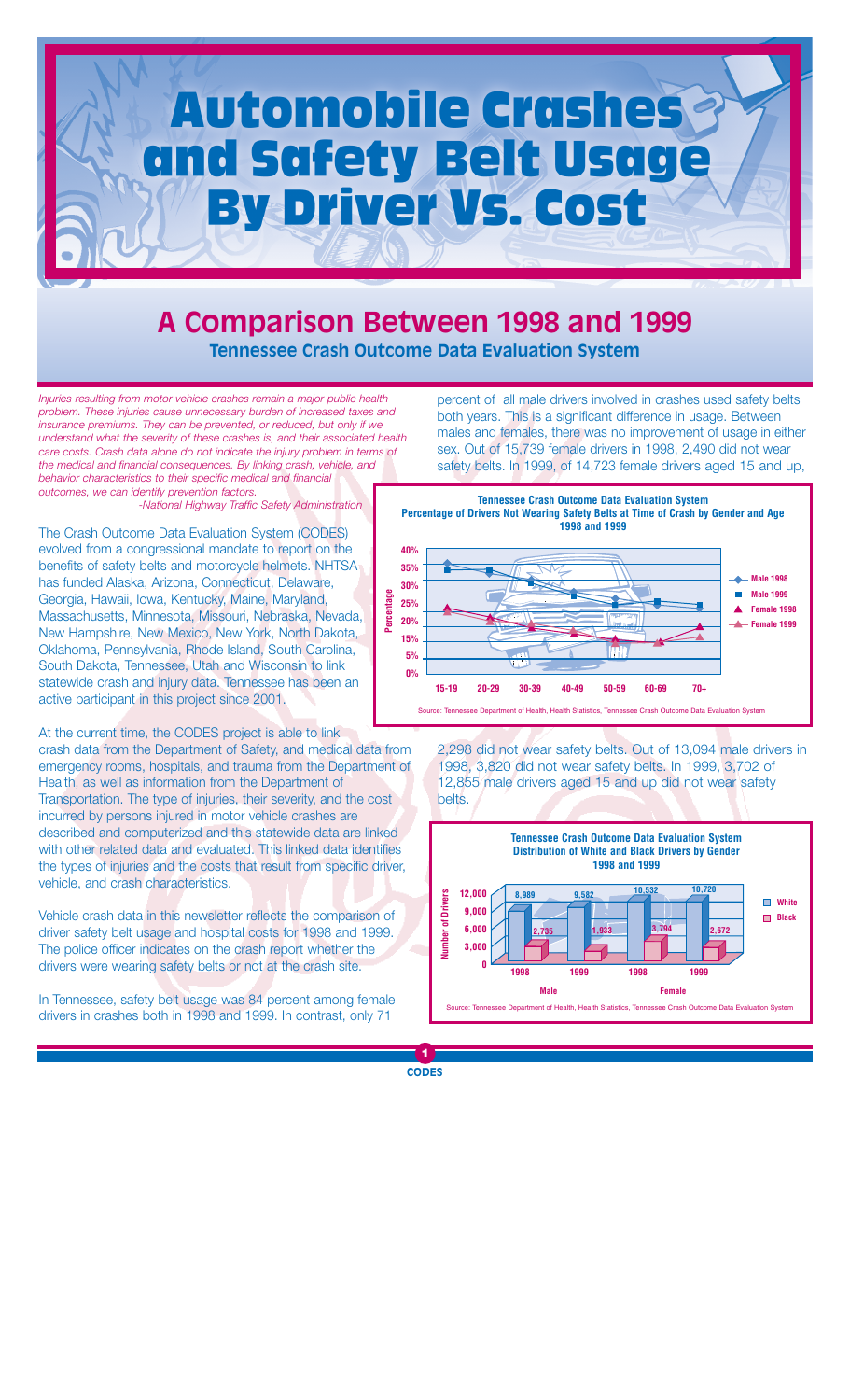### **Automobile Crashes Comparing Safety Belt Usage By Driver Vs. Cost By Race And Sex**

Black female drivers were the group most likely to wear safety belts. Safety belt usage by black female drivers decreased in 1999 by 3 percent from the previous year. Even so, as the graph shows, black drivers wear safety belts more than white drivers, and black males in particular wear safety belts 10 percent more than white males. The percentage of males reported with no safety belt usage was 29 percent compared to 16 percent of females.



#### The following graphs show the

distribution and hospital costs of young, middle aged, and elderly drivers. For this newsletter, the young drivers are classified as 15-19 years of age, the middle aged are 20-74, and the elderly are aged 75 and above. Hospital costs associated with young drivers are not as high, in large part, because they heal faster and have fewer complications. Elderly drivers, on the other hand, have higher hospital costs because they do not heal as fast and more complications are likely to be involved. Of those wearing safety belts, in 1998, elderly female drivers cost an average of 280 percent more than young female drivers, and in 1999, the average rose to be 406 percent higher than for young female drivers. Elderly male drivers cost an average of 179 percent more in 1998, and 129 percent more in 1999 than young male drivers. Without safety belts, elderly female drivers in 1998 cost an average of 147 percent more and in 1999, 151 percent more. For 1998, elderly male drivers cost an average of 242 percent more than young male drivers and in 1999, the increase was 125 percent over young male drivers.



Total hospital costs increased 12 percent for 1999 over 1998 (\$66,677,834 and \$59,602,365, respectively) and average costs increased by 17 percent (\$2,418 and \$2,067, respectively). This is an interesting phenomenon since the number of total accidents decreased. However, the number of drivers increased, indicating that there were more multi-vehicle accidents. The general inflation rate for





1999 was 2.2 percent. The increase, however, in medical care and medical care services was 3.5 percent and 3.4 percent, respectively. Medical costs rose more than the general inflation rate by 59 percent. Keep in mind that the increases in hospital costs per person in 1999 will be partly due to this increase in hospital costs.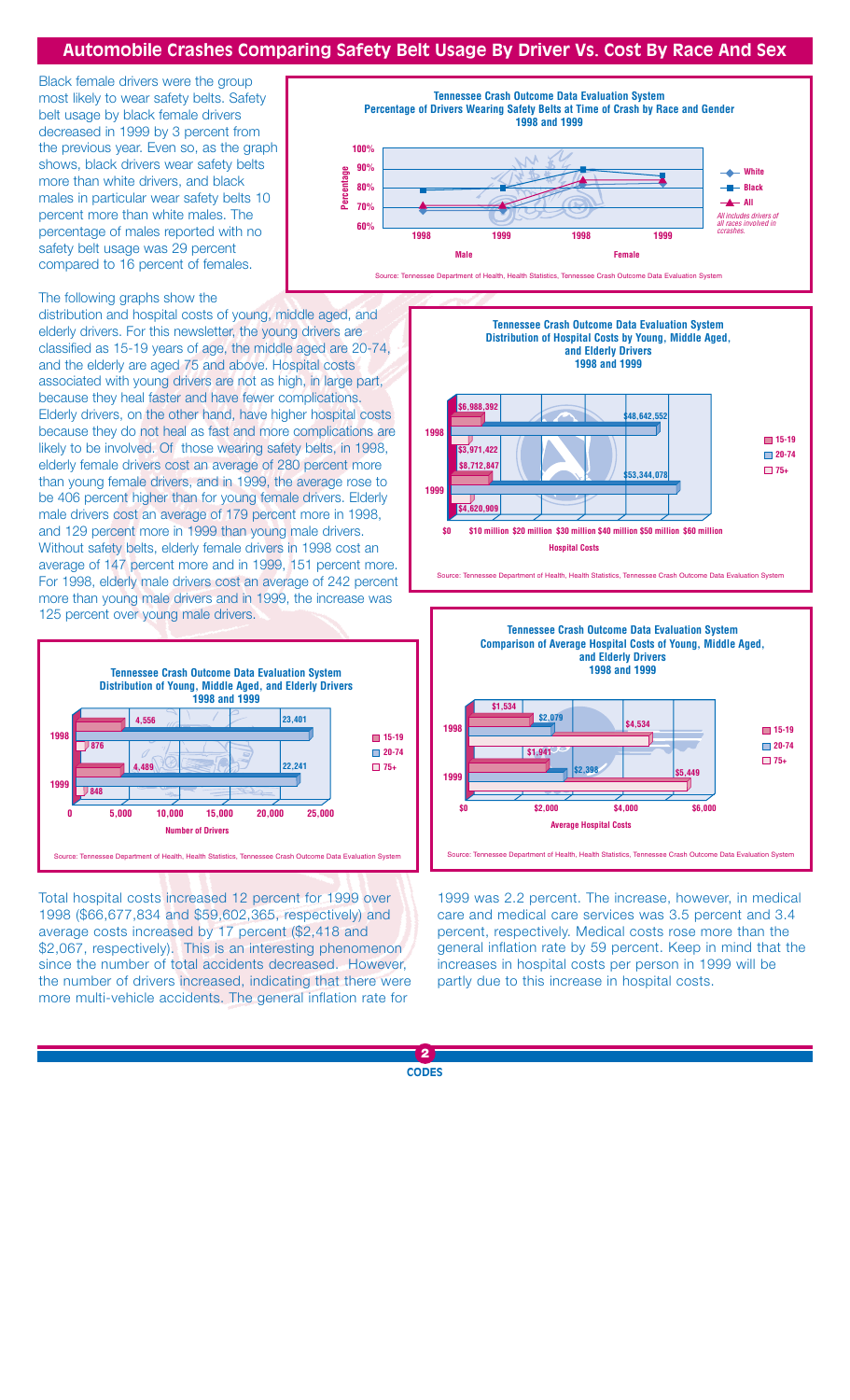## **Automobile Crashes Comparing Safety Belt Usage By Driver Vs. Cost By Race And Sex**

*More than \$17 million in hospital charges could have been saved in 1998 and \$18 million in 1999 if all drivers had worn safety belts.*

In 1998, men accounted for 58 cents of every dollar spent on hospital charges resulting from crashes, and women accounted for 42 cents of every dollar compared to 59 cents and 41 cents in 1999.

The total crash related hospital costs in 1998 for all female drivers \$24,886,090.

For all male drivers, the total hospital costs \$34,716,275. In 1999, the total hospital costs for all female drivers \$27,202,768. For all male drivers, the total hospital costs \$39,475,066. In female drivers involved in crashes, 1999 saw an increase of 9 percent in total hospital costs (\$27,202,768) and an increase of 17 percent in average hospital costs (\$1,848). In male drivers involved in crashes, 1999 saw an increase of 14 percent in total hospital costs (\$39,475,066) and an increase of 16 percent in average hospital costs (\$3,071).



**Actual Hospital Costs vs. Expected if All Drivers Wore Safety Belts 1998 and 1999 All Drivers Totals \$70,000,000 \$60,000,000 1999 \$50,000,000 1998 1999 Gender Breakdov** Costs **Hospital Costs \$40,000,000 1998 Gender Break Hospital \$30,000,000 \$20,000,000 \$10,000,000 \$0 Male Female Male Female 1998 1999 Actual Hospital Costs** \$34,716,275 \$24,886,090 \$39,475,066 \$27,202,768 \$59,602,365 \$66,677,834 **Expected Hospital Costs** \$22,699,743 \$19,908,269 \$25,646,030 \$22,609,394 \$42,555,810 \$48,023,601

**Tennessee Crash Outcome Data Evaluation System**

Source: Tennessee Department of Health, Health Statistics, Tennessee Crash Outcome Data Evaluation System

In 1998, the average hospital costs per male driver (\$1,767 when wearing safety belts and \$4,799 when not wearing safety belts) were higher than average hospital costs per female driver (\$1,276

*On average, hospital costs per driver increase an incredible 157% when driver is wearing no safety belt.*

when wearing safety belts and \$3,205 when not wearing safety belts). In 1999, the average hospital costs per male driver (\$2,016 when wearing safety belts and \$5,680 when not wearing safety belts) were higher than average hospital costs per female driver (\$1,551 when wearing safety belts and \$3,450 when not wearing safety belts). It may be concluded that male drivers were more severely injured than female drivers. In 1999, the additional hospital costs incurred due to male drivers not wearing safety belts exceeded the costs from the previous year by \$1.8 million. This cost alone increased by 15 percent. From year to year, several factors in addition to safety belt usage may contribute to the variation in costs. Some factors could include the number of crashes, number of drivers, and the rise in hospital costs and inflation in that year. For both sexes, the two year total potential savings combined would have been more than \$35 million.



*For ages 15-64, the average male driver in 1998 and 1999 suffered more severe injuries when not wearing a safety belt than the average female driver.*